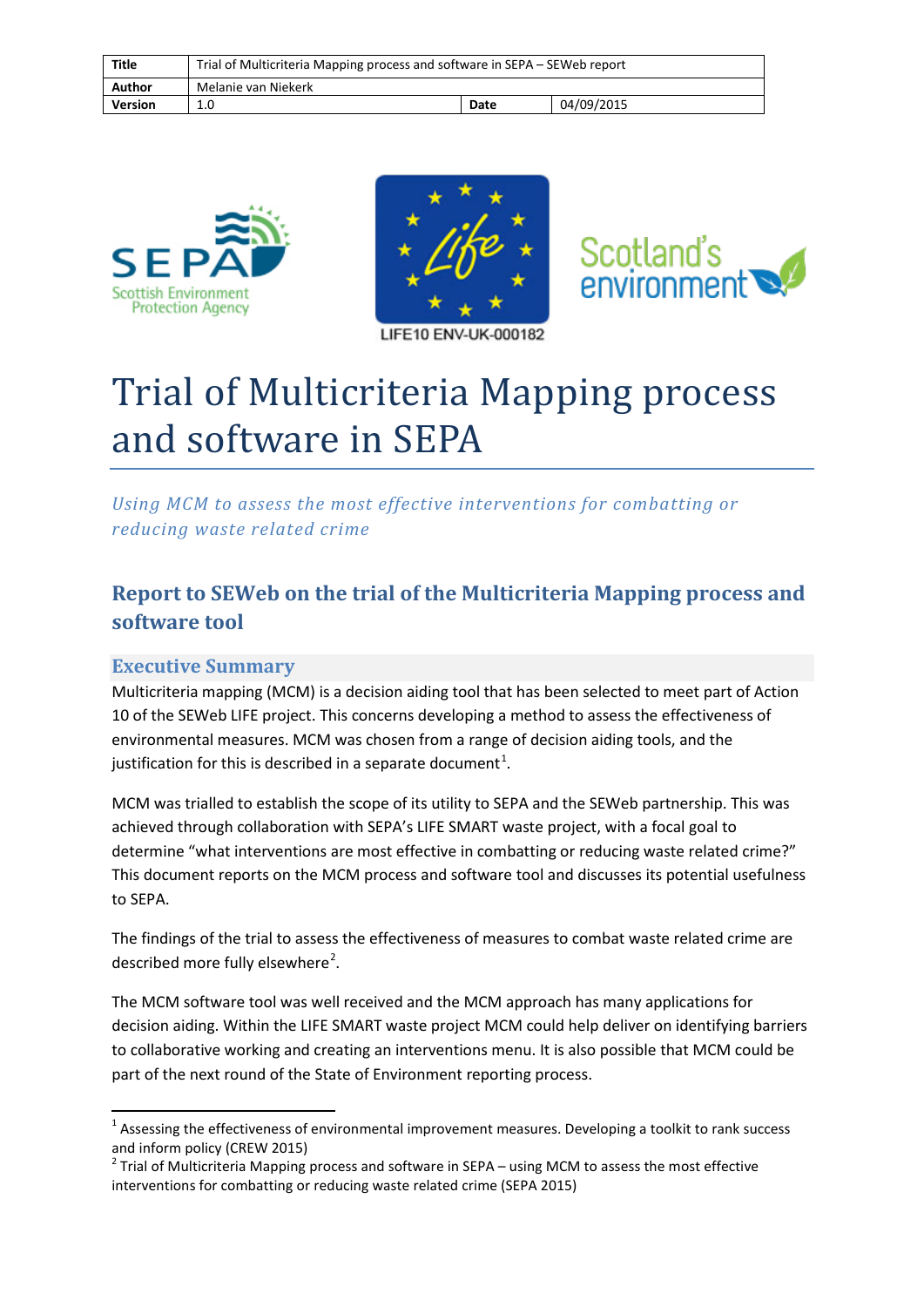| Title   | Trial of Multicriteria Mapping process and software in SEPA – SEWeb report |      |            |
|---------|----------------------------------------------------------------------------|------|------------|
| Author  | Melanie van Niekerk                                                        |      |            |
| Version | 1.0                                                                        | Date | 04/09/2015 |

## **1. Introduction**

Scotland's Environment Web (SEWeb) is an ambitious project that aims to be a one stop shop for all environmental matters in Scotland. It is also the means by which Scotland reports on the state of the environment. As part of this project there is a commitment (Action 10) to develop a method to assess the effectiveness of environmental measures. A measure is defined as any action put in place to achieve an environmental objective. SEPA commissioned the Centre of Expertise for Waters (CREW) to research the range of existing decision aiding methodologies and tools and put forward a recommendation for a product that would meet the SEWeb brief. This work is set out in a separate report<sup>1</sup> that includes a literature review of decision aiding tools, a description of the four shortlisted tools, a justification for the selection of Multicriteria mapping (MCM) and a description of MCM.

Multicriteria mapping<sup>[3](#page-1-0)</sup> was selected from recommendations made in that report and has been used for a trial in SEPA. The subject area selected for the trial was waste crime as it offered the opportunity to link with another major project running in SEPA. This is LIFE SMART Waste, which sets out to find innovative methods to tackle waste related crime, and MCM could be used to assess the effectiveness of some of the measures. A team including representatives from both projects was established (Table 1) and the aims of the trial were agreed:

- I. To use MCM for assessing the effectiveness of measures used to combat waste related crime; and
- II. To work through an MCM process using the manual and software to determine whether it has potential for wider use.

The first aim is described in a separate report and this document sets out the findings of the second aim.

| Table 1. Project team          |                                             |  |  |
|--------------------------------|---------------------------------------------|--|--|
| <b>Melanie van Niekerk</b>     | State of Environment (SoE) Unit (SEWeb)     |  |  |
| <b>Nathan Critchlow-Watton</b> | Manager SoE Unit (SEWeb)                    |  |  |
| <b>George Hope</b>             | Intelligence analyst (LIFE SMART waste)     |  |  |
| <b>Cath Preston</b>            | Principal policy officer (LIFE SMART waste) |  |  |

### **Summary of methods and results of the waste crime trial**

The question being addressed in the MCM trial was **"What interventions are most effective in combatting or reducing waste related crime?"** 

Seven participants were interviewed, representing perspectives from regulation, academia, local authority, waste management professionals and waste policy.

Interviews were arranged at a time and location to suit each participant and a briefing pack was sent to each participant beforehand. This contained a short description of MCM and a summary of the project.

<span id="page-1-0"></span> <sup>3</sup> <http://www.multicriteriamapping.com/>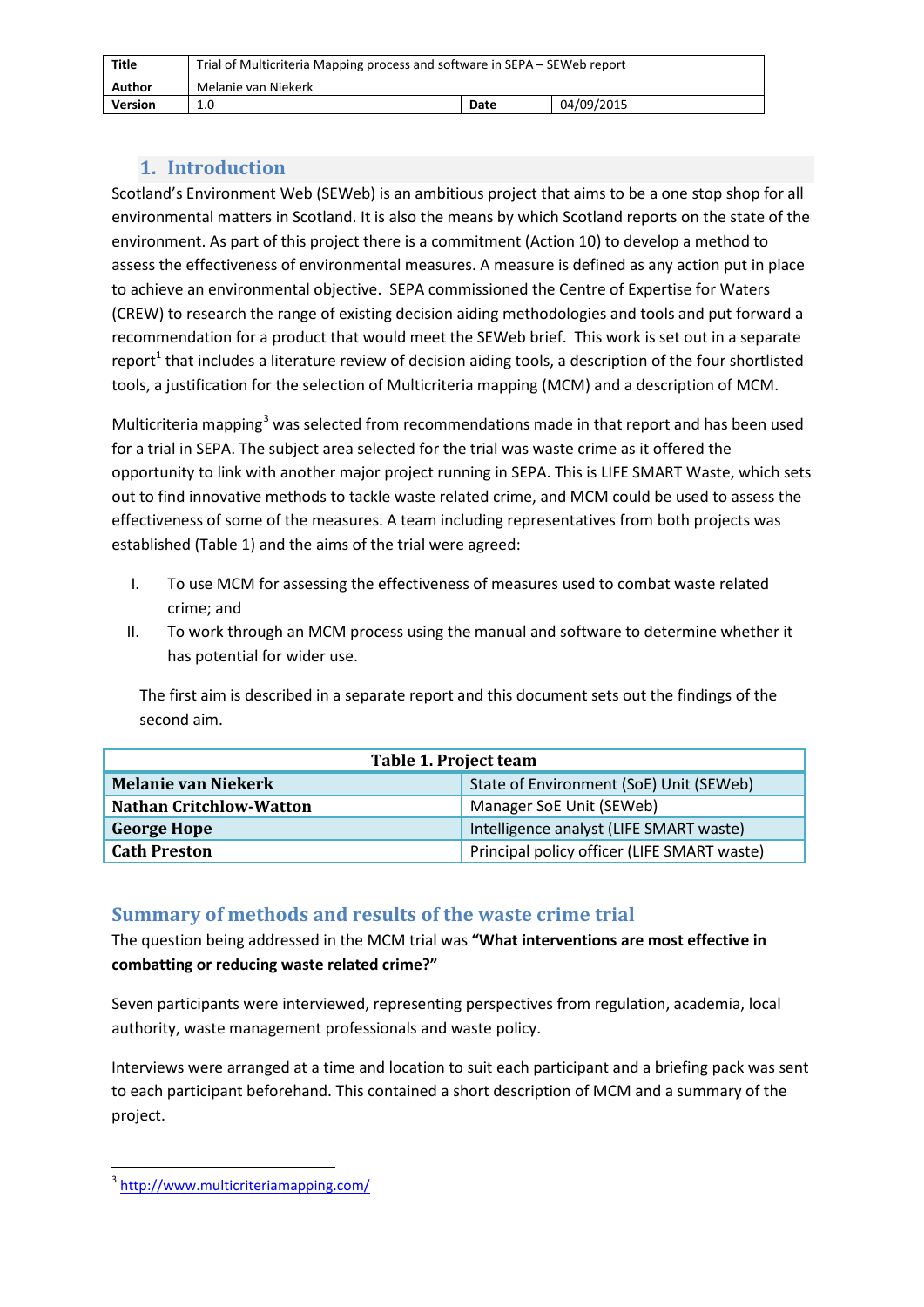| Title          | Trial of Multicriteria Mapping process and software in SEPA – SEWeb report |      |            |
|----------------|----------------------------------------------------------------------------|------|------------|
| Author         | Melanie van Niekerk                                                        |      |            |
| <b>Version</b> | 1.0                                                                        | Date | 04/09/2015 |

During the week of the interview most of participants were contacted by telephone to discuss the information in the briefing pack and address any queries regarding the interview process. Three participants did not receive this contact because they were not available before the interview date.

Interviews were carried out using the offline facility of the MCM software and then uploaded to the online project later. The MCM manual recommends recording the interviews and producing a transcript of each to be added to the analysis. This element of MCM was not used for the trial because resources were not available for transcribing the recordings. Wherever possible the interviewer made notes during the interviews to capture some qualitative information.

Participants were asked to assess six pre-selected waste crime interventions against criteria, which they had chosen. Overall, participants scored traditional, "hard" options of enforcement more highly than "soft" options of voluntary measures and education. Participant comments demonstrated concerns over the likely effect of measures at the top of the waste hierarchy suggesting a more nuanced approach to waste prevention and recycling and recovery may be needed. The results of the trial are written up in full elsewhere.

#### **Summary of the MCM process and software tool**

After the interview each participant was sent a questionnaire to rate their experience of the MCM process. Five of the seven participants returned the questionnaire. When asked about the preinterview information four of the five were happy or neutral. One participant felt that the preparation was not adequate and crucially this person did not receive a phone call before the interview but relied only on the briefing pack. Whilst this briefing information was given positive reviews by other participants, it is clear that its value lies in combination with a discussion where the process can be clarified and specific uncertainties addressed.

Once the software had been downloaded it was simple to carry out the interview offline and then upload it to the online project later. The software is robust, intuitive and straightforward to use. All participants commented positively about the software tool. All were also happy that their perspectives had been captured by the process. Four of the five participants would be happy to take part in another MCM interview and the fifth was neutral on this question.

At the end of the interview participants were asked how they would have felt about the interview being recorded. The general feeling was neutral though there were some comments suggesting they would have felt less able to voice thought processes and less free to share some thoughts. The interview might therefore have taken longer and the data may have been less insightful as a result of self-censorship. Conversely it would have captured an extra narrative that may have been useful in itself. The MCM manual recommends that the interviewer makes notes during the interview. In practice this was difficult as it disrupted the flow where the participant was operating the software and it is recognised that recording interviews could be useful to capture this level of detail.

The MCM manual was more useful for the preparation and interview stages than for the analysis and more guidance by example could have been provided for the analysis work.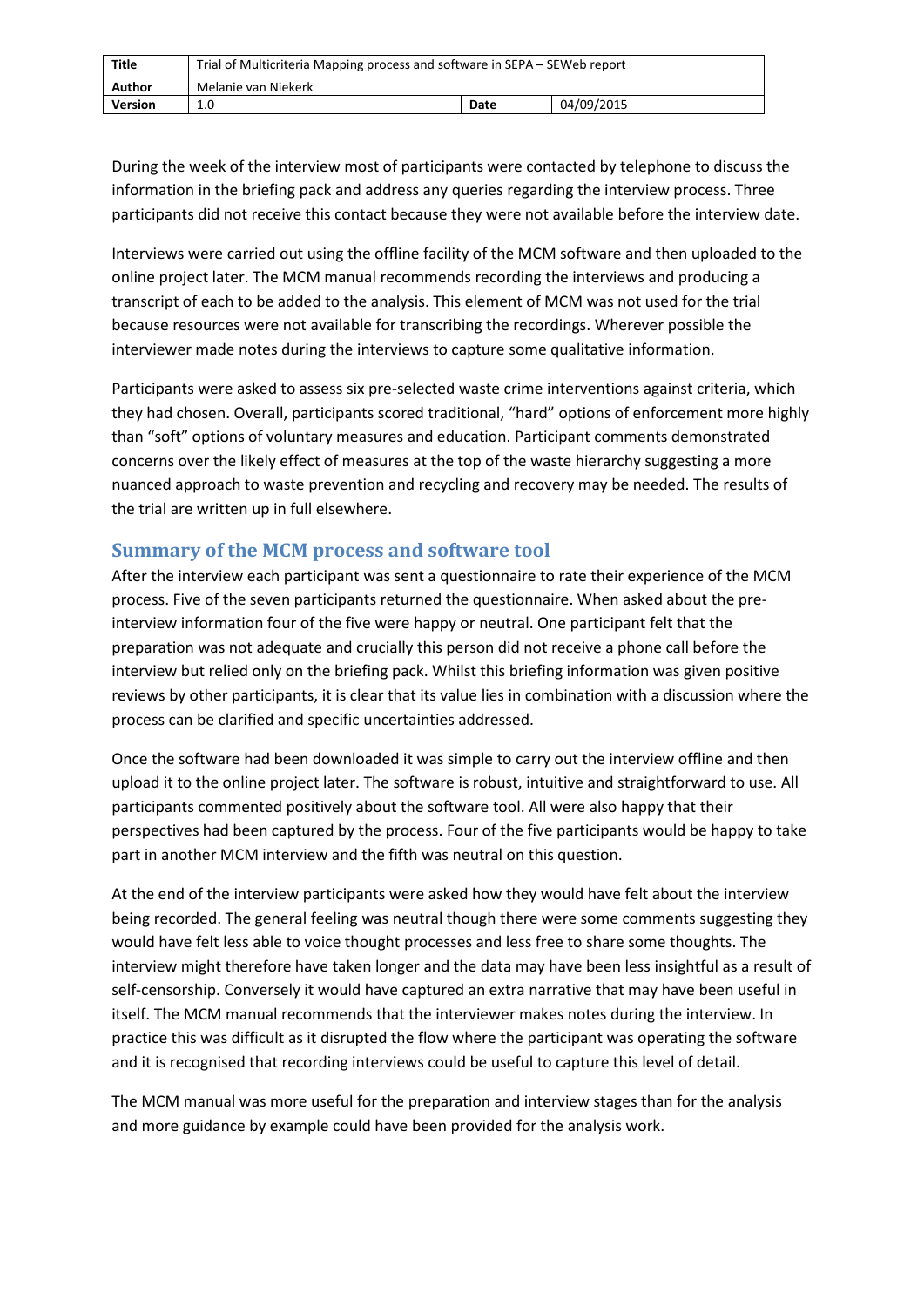| Title          | Trial of Multicriteria Mapping process and software in SEPA – SEWeb report |      |            |
|----------------|----------------------------------------------------------------------------|------|------------|
| Author         | Melanie van Niekerk                                                        |      |            |
| <b>Version</b> | 1.0                                                                        | Date | 04/09/2015 |

The results demonstrated a very wide range of uncertainty and variability between participants limiting the strength of any conclusions that could be drawn. With the benefit of hindsight it may have been useful to have framed the question more narrowly to allow participants to express a greater degree of certainty in their scores.

Minor issues with the software and general feedback on using MCM are has been sent to Sussex University (the developers of the system).

#### **Benefits of MCM**

The flexibility offered by MCM and the value it places on qualitative information are major advantages of this methodology over other decision aiding tools considered for the trial. MCM encourages project teams to explore conditions under which people agree or disagree about what is important and it opens up the decision making process rather than closing it down. Other factors in its favour are the low cost of a licence and the lack of any contract tie in. This means that SEPA could hold a licence only when running a project. The MCM team at Sussex University also undertake to archive projects so that they can be revisited. The MCM website gives an aim of offering this service permanently but they reserve the right to delete accounts that have been inactive for a year. All project data can also be exported.

One alternative approach to this work would have been to hold a workshop to which all participants were invited. Participants were asked at the end of the MCM interview if they would have preferred a workshop and all commented that the structured interview approach of MCM was preferable. They felt that their perspective was captured more fully than would have been the case in a workshop. Also some of the participants remarked that it is usual for managers rather than operational staff to attend workshops and this would not have elicited the range of opinion gathered using MCM.

#### **Limitations**

MCM interviews for this trial took between one and half hours and two and a half hours with the six core options. The time commitment on the interviewer necessary to assess a longer set of options with a larger group of participants might prove to be excessive and this must be taken into account when deciding whether to use MCM. The nature of the focal goal must be carefully considered to determine whether MCM is the best means of addressing the issue. For the purposes of the SEPA trial all engagements were carried out as one to one interviews and it has not been tested in a group or workshop format.

The range of analysis offered by the MCM software is limited, for example it does not generate rankings of combinations of options or criteria. However the overall effect is to encourage the researcher to adopt a conservative approach so that conclusions drawn from the data do not exceed their statistical confidence limits. Conclusions from this analysis are good for shedding light on alternative ways forward and developing understanding rather than generating "an answer".

Although the individual nature of the process eliminates the need to organise workshop dates to suit a large number of people, it can be more time consuming for the interviewer to meet with each